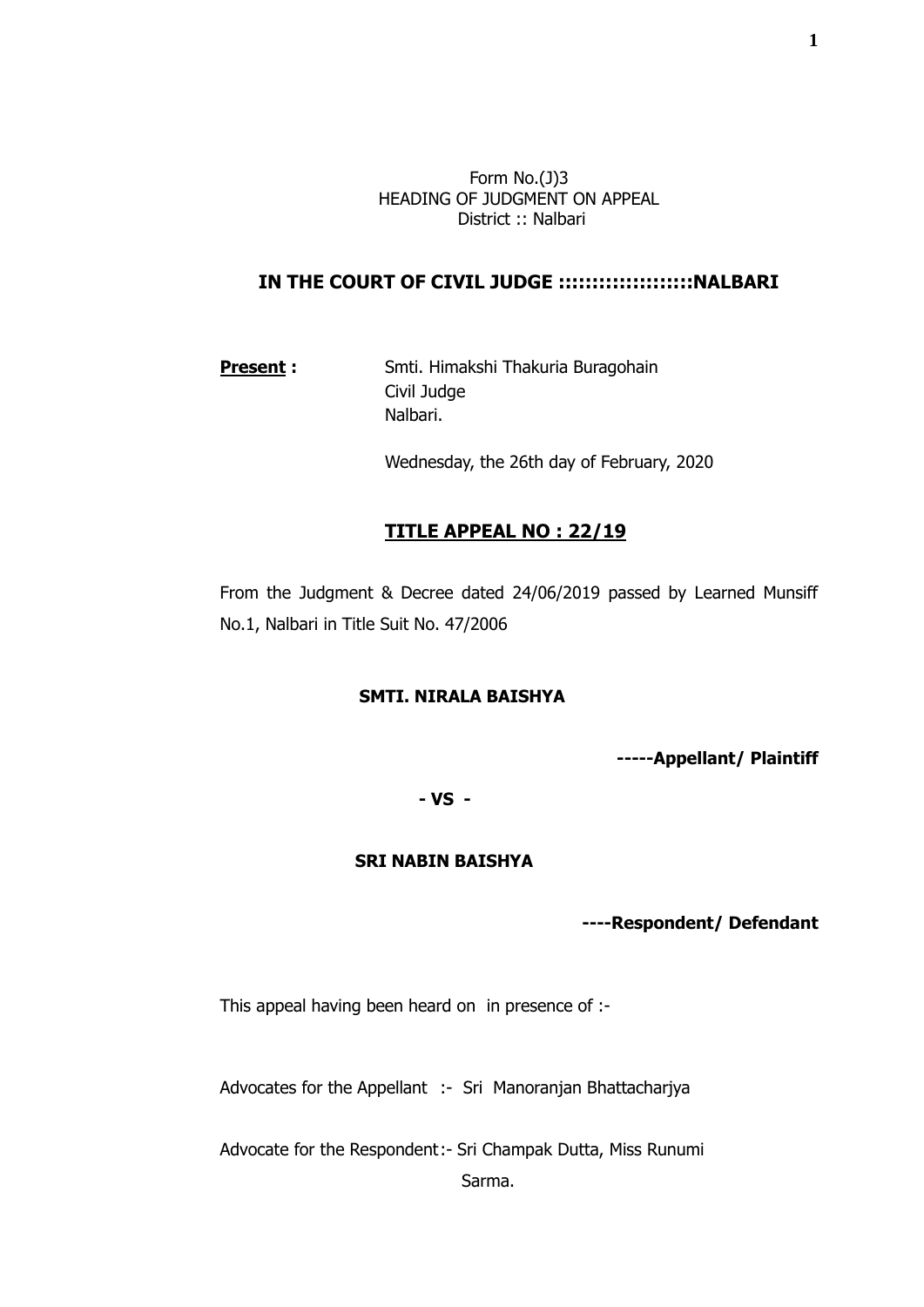### **J U D G M E N T A N D O R D E R**

1. The judgment and decree dated 24/06/2019 passed by the Ld. Munsiff No.1, Nalbari in T.S. No. 47/2006, are the subject matter under challenge in this present first Civil appeal.

2. Being highly dissatisfied and aggrieved with the Judgment delivered in T.S. No.47/2006 in which the case was dismissed on contest with no cost vide the Judgment and decree dated 24/06/2019 passed by the Ld. Munsiff No.1 , Nalbari, the plaintiff as appellant have preferred the instant appeal on the following grounds:-

### **G R O U N D S**

- a) That the learned Munsiff committed grave error of law and facts in passing the impugned judgment and decree and as such the same are liable to be set aside.
- b) That the learned Munsiff, misconceived law and facts and did not apply her judicial mind in passing the impugned judgement and decree and as such the same are liable to be set aside.
- c) That, the learned Munsiff ought to have decided all the issues in favour of the plaintiff/ appellant and against of the defendant and decreed the suit and as such the impugned judgment and decree are liable to be set aside.
- d) That, the learned Munsiff committed grave error of law in deciding the issue No "C" where the Ld. Munsiff wrongly hold the suit to be barred by limitation and as such the impugned judgement and decree are liable to be set aside.
- e) That learned Munsiff committed grave error of law holding that the suit is governed by Article 58 of the Limitation Act. 1963. Whereas the suit is for declaration of right, title, interest and recovery of possession and so the proper Article is Article 65 and not Article 58 because the main relief is recovery of possession.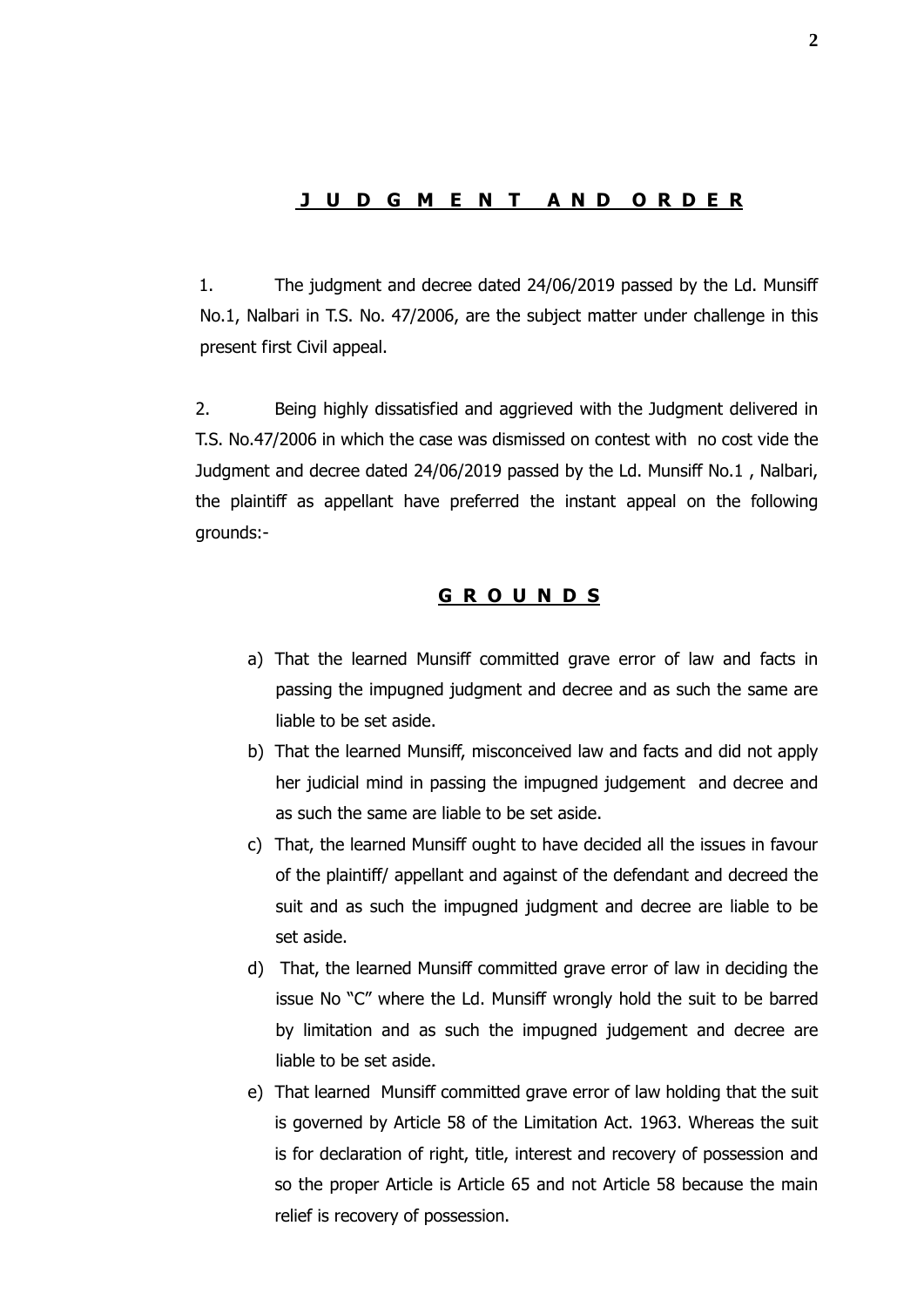- f) That, it is settled law that Article 65 applies to a suit brought by the plaintiff claiming to be the owner of the property against one who is in possession of the property as trespasser having no interest therein. The learned Munsiff while deciding the Issue No "C" has failed to consider the said settled law and as such the impugned judgment and decree are liable to be set aside.
- g) That the appellant has not challenged the decisions of other four issues except the decision on issue No "C" which has been wrongly decided by the Learned Munsiff.
- h) That, in view of the case the impugned judgment and decree are not sustainable.
- i) That, the appellant reserves the right of taking Additional grounds at the time of hearing.

3. On the above grounds the Plaintiff/Appellant has prayed for setting aside the impugned judgment and decree. After admitting the appeal, the record of T.S. No. 47/2006 was called for and the same was received.

4. On appraisement of the original case record, it appears that the plaintiff has filed the suit for declaration of right, title, interest and recovery of possession.

5. The plaintiff's suit in brief is that Late Bhaben Baishya was the original pattadar of the suit land and after his death, the suit land devolved upon his two sons Gopal Baishya and Gopi Baishya and their name got mutated accordingly. After death of Gopal Baishya his share devolved upon his wife, the plaintiff No 1. The plaintiffs are paying the land revenues due to the government since their names got mutated. The suit land measuring 12 Lecha is a part of 1 Katha 4 Lecha land under Dag No 520 of KP Patta No 37 of village Mugkuchi, situated just on the northern boundary of village Tilana and Mugkuchi. The Suit land has been described in the schedule of plaint. It is alleged by the plaintiff that the defendant who is not a pattadar of this land is occupying 12 Lecha of land on the northern side of this 1katha 4 lecha land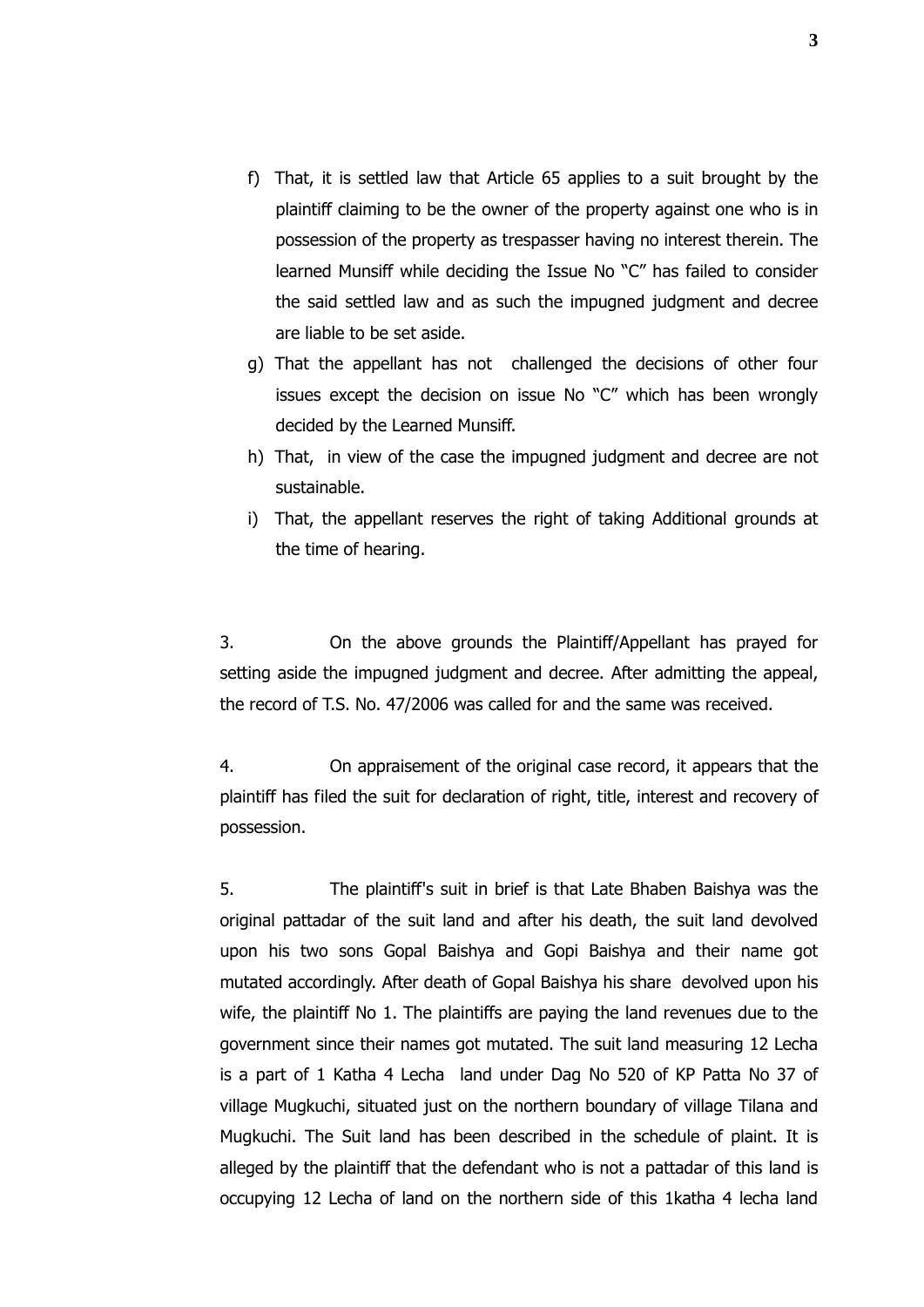since about 7 years back illegally and inspite of repeated request he has not vacated the land. The Dag No 520 covered by KP Patta No 37 of village Mugkuchi covers and area of 1 katha 4 lecha land and is bounded on the North- by defendant Nabin Baishya who has his homestead over the Dag No 521 of KP Patta No 167 of Mugkuchi, on the South-by the land of Bharat Baishya, on the west by Bala Mugkuchi road. On the west of Bala Mugkuchi road the plaintiffs have their house and establishment. On the east of the suit land there is Prafulla Baishya. The defendant taking advantage of his house and establishment on the northern side of 1 katha 4 lecha land has encroached about 12 lecha of land and has been possessing the same since 7 years. In this 12 lecha land which is referred as suit land the predecessor of the plaintiffs had grown a branch of bamboo trees, about five pieces Kadam Tree, two branches Jahaji Banana. As the defendant did not vacate the suit land, the plaintiff has filed this suit.

6. The defendant contested the suit by filing his written statement. In his written statement the defendant denied the averments made by the plaintiff in his plaint. The defendant stated that the suit land measuring 12 lecha is the part of the Dag No 521 and KP patta No 167 of village Mugkuchi belonging to him and he is possessing the same since the days of his forefather. Different jirats namely Kadam trees, bamboo tree, coconut tree, Halem tree etc were grown up by the defendant and enjoyed by him as well. According to the defendant the plaintiff had filed a petition before Circle Officer, Nalbari on 01/03/06 vide petition No 223/05-06 for fixation of the boundary of the suit land and the Lat Mandal after measurement of the boundary of the suit land on the northern side found it alright. The defendant stated that against the measurement done by the Lat Mandol, the plaintiff instituted a proceeding under section 145/146 CrPC but later the same was withdrawn. Hence, the defendant has prayed to dismiss the suit of the plaintiff.

7. Upon the pleadings of the parties, learned trial court has framed the following issues:

#### **I S S U E S**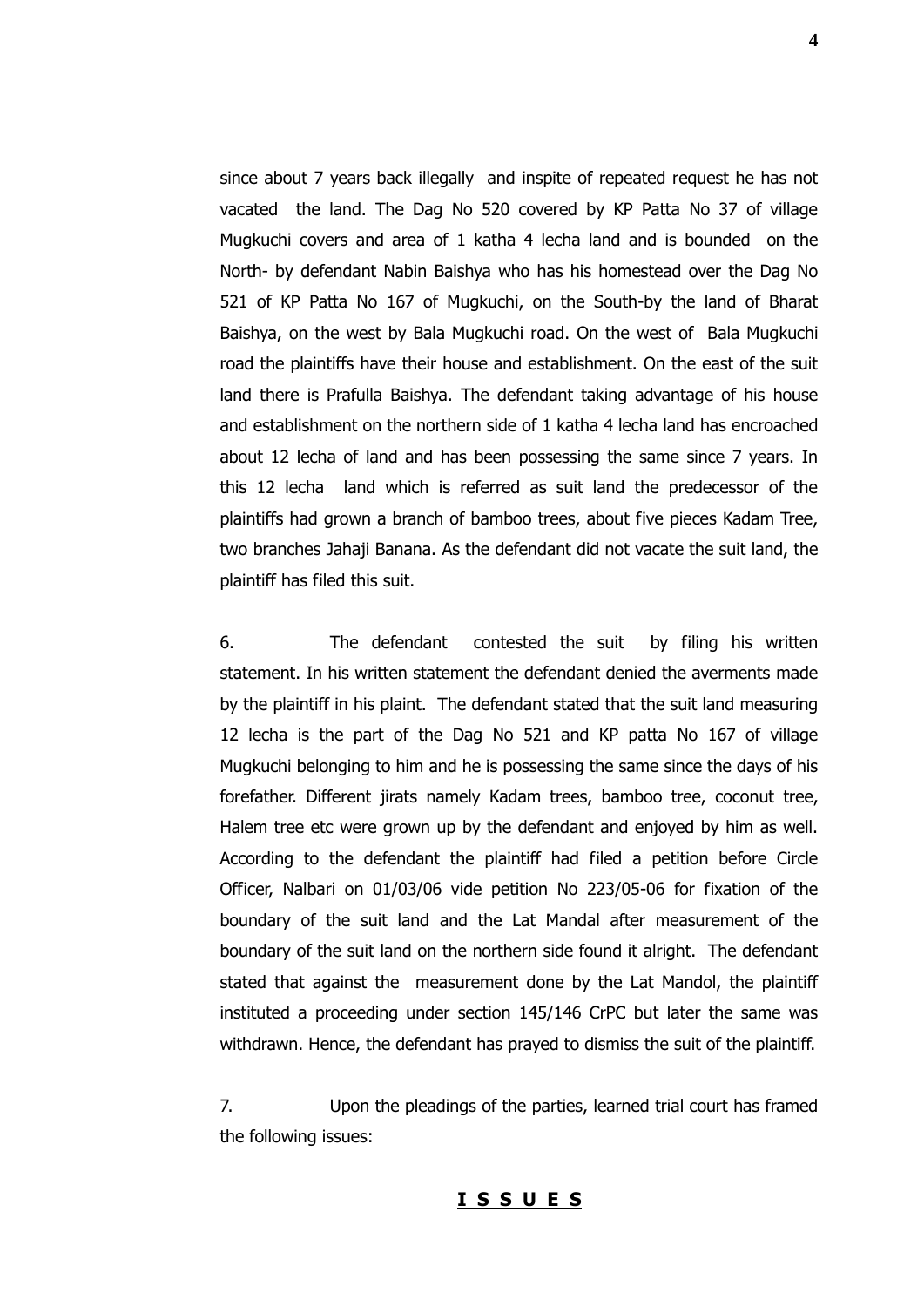1) Whether there is cause of action of the suit ?

2) Whether the suit is bad for non-joinder of necessary parties?

3) Whether the suit is barred by limitation ?

4) Whether the plaintiffs have got right, title, interest and possession over the suit land ?

5) Whether the defendant dispossessed the plaintiff from the suit land about 7 years back ?

6) Whether the suit land is covered by Dag No 521 of KP Patta No 167 of village Mugkuchi Mouza Bahjani ?

7) To what other relief/ reliefs the plaintiff is entitled to ?

8. The plaintiff side had adduced the evidence of 4(Four) witnesses and has exhibited 2(two) nos of documents. On the other hand the defendant side has also adduced the evidence of only one witness and has exhibited 5 (five) Nos. of documents.

9. I have heard the Ld. Counsels for both the parties and have gone through the materials on records as well as the memorandum of appeal.

## **F I N D I N G S A N D R E A S O N S T H E R E O F**

10. **Issue No (1) is relating to the cause of action of the**  suit. Cause of action means every fact which, if traversed, it would be necessary for the plaintiff to prove in order to support of his right to a judgment of the court. In his pleadings the plaintiffs averred that the 12 lecha land which is part of 1 katha 4 lecha land covered by KP patta No 37 of Dag No 520 of village- Mugkuchi originally belonged to their predecessor Bhaben Baishya and later inherited by her husband and brother in law i.e. plaintiff No 2 . On the death of her husband his share devolved upon her. It is alleged that taking advantage of the fact that the plaintiff is residing alone the defendant has encroached 12 lecha of land and has been possessing the same since 7 years back. The defendant on the other hand stated that the suit land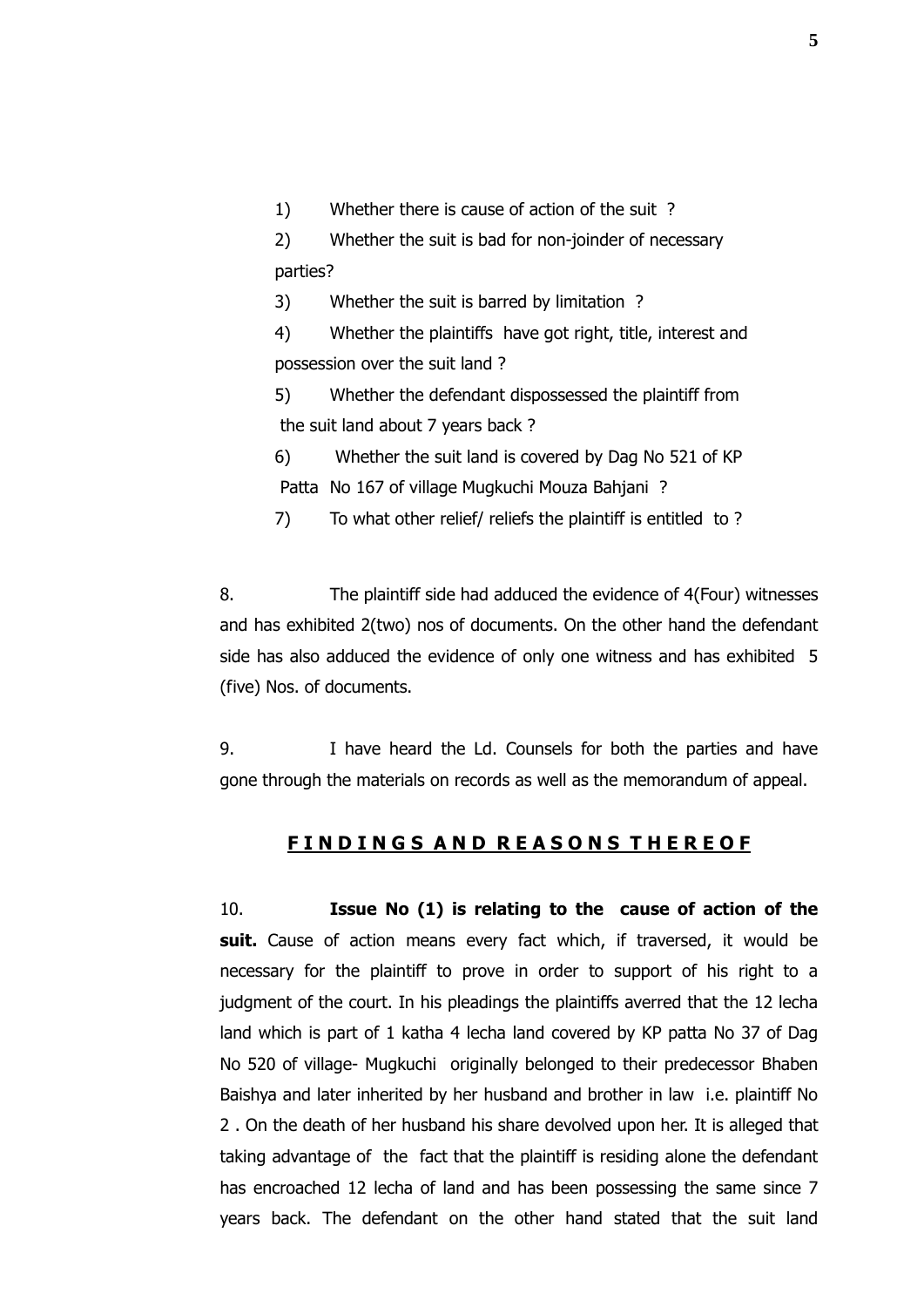measuring 12 lecha is the part of Dag No 521 of KP patta No 167 of village Mugkuchi which belongs to defendant and that he has been in possession of that land since the date of his forefather. The main factor of determination here is whether the suit land falls in Dag No 520 of PP No 37 or in Dag No 521 of PP No 167. As there is assertion of right by the plaintiff and denial of right by the defendant, there is cause of action for the suit.

# 11. Issue No (2) is contingent upon the question as to, "**whether the suit is bad for non-joinder of necessary parties ?"**

12. In his written statement the defendant has avered that the suit of the plaintiff is bad for non joinder of necessary party. But the defendant has failed to mention as to who ought to have been impleaded as the necessary parties. "Necessary parties are only those parties against whom the relief is claimed. But their presence as a party is not necessary for the suit to be adjudicated upon and for passing an effective and complete decree granting relief."

13. The plaintiff has filed this suit against the defendant for declaration that the plaintiff has right, title and interest over the suit land, for recovery of possession of the suit land along with other reliefs. It is revealed from the pleadings that the original pattadar Bhaben Baishya had two sons, namely Gopal Baishya, plaintiff's husband and Gopi Baishya. In this suit Gopi Baishya is one of the plaintiffs. The dispute arose only because the defendant is alleged to have encroached the plaintiff's land. As such no other persons are required to be made defendant as the plaintiff has claimed relief only against the defendant. Hence in my opinion the decision of the Ld. Munsiff warrants no interference. Situated thus issue No (2) is decided in the affirmative and in favour of the plaintiff/ appellant.

14. Coming up next are issue No (4) (5) and (6) which are discussed together for the sake of convenience as all the three issues are interdependent. Issue No (4),(5) & (6) are contingent upon the question as to, **"whether the plaintiffs have got right, title, interest and possession**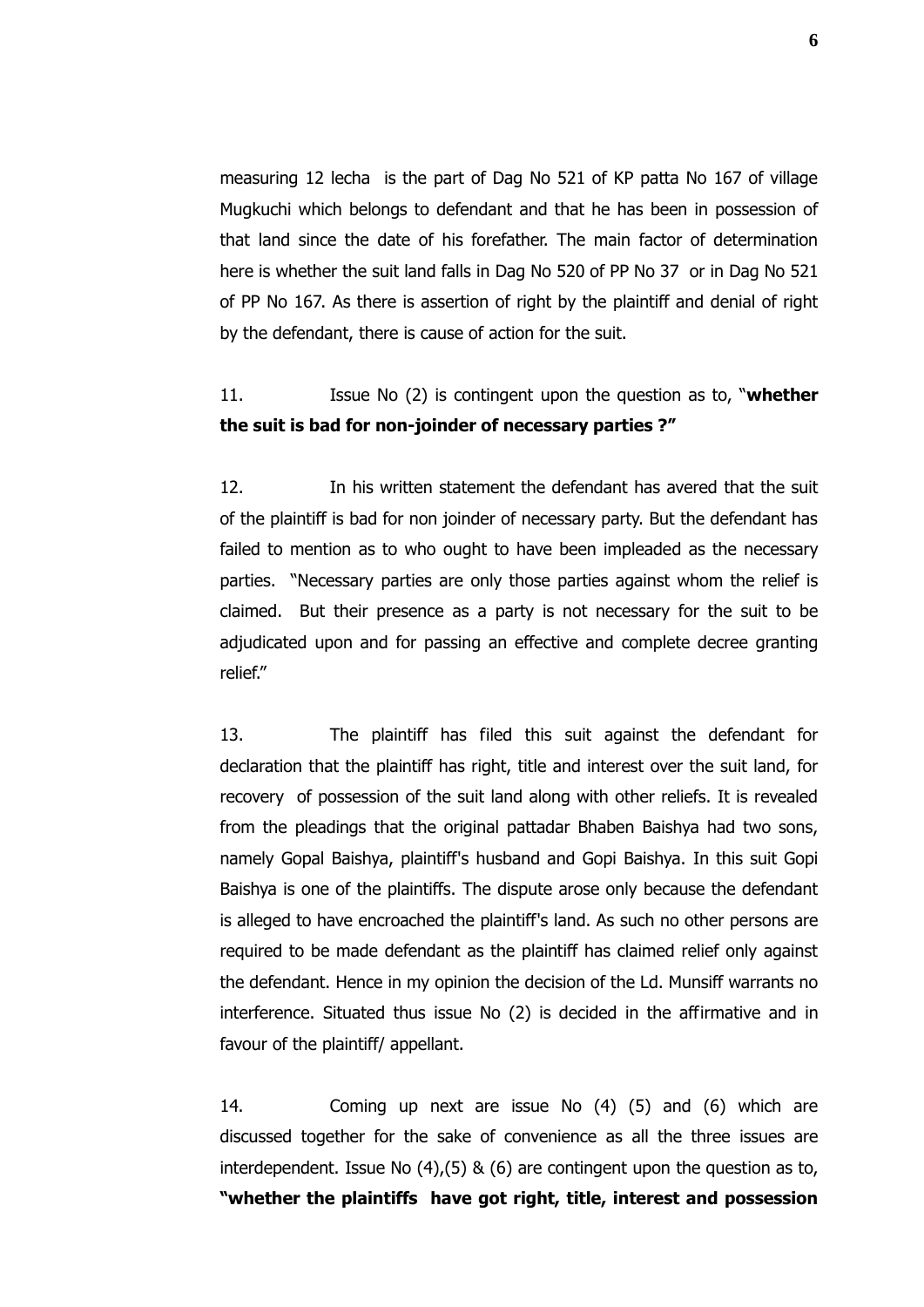**over the suit land ?"**

#### AND

**"Whether the defendant dispossessed the plaintiff from the suit land about 7 years back ?"**

#### AND

**"Whether the suit land is covered by Dag No 521 of KP Patta No 167 of village Mugkuchi Mouza Bahjani ?**"

15. It is the pleadings of the plaintiff that the suit land measuring 12 lecha is a part of 1 katha 4 lecha land under dag No 520 of KP patta No 37. According to the plaintiff after the death of her husband the defendant taking advantage of the fact that his house is on the northern side of the said 1 katha 4 lecha land dispossessed her from the suit land illegally.

16. The defendant, on the other hand has stated that the land claimed by the plaintiff does not fall within his boundary and that he has been possessing his land in dag No 521 of KP Patta No 167 by virtue of inheritance since long. It is averred by the defendant that earlier the plaintiff prayed for fixation of boundary before the Circle Officer, Nalbari and accordingly the Lat Mandal measured the land and found the boundary alright. Against the said measurement the plaintiff filed the proceeding u/s 145/146 CrPC which was later withdrawn.

17. In order to prove their plea both the parties has exhibited their relevant documents and has also adduced the evidence of witnesses.

18. From the pleadings of both the parties it appears that the land of the defendant is on the northern side of the 1 katha 4 lecha land in dag No 520 of KP patta No 37. DW 1 Nabin Baishya also stated in his evidence that his land is on the northern side of Dag No 520 of patta No 37. I have gone through the trace map marked as Ext-'Ga'. Ext-'Ga' makes it clear that dag No 521 is on the northern side of Dag No 520 and both these dags are adjacent to each other.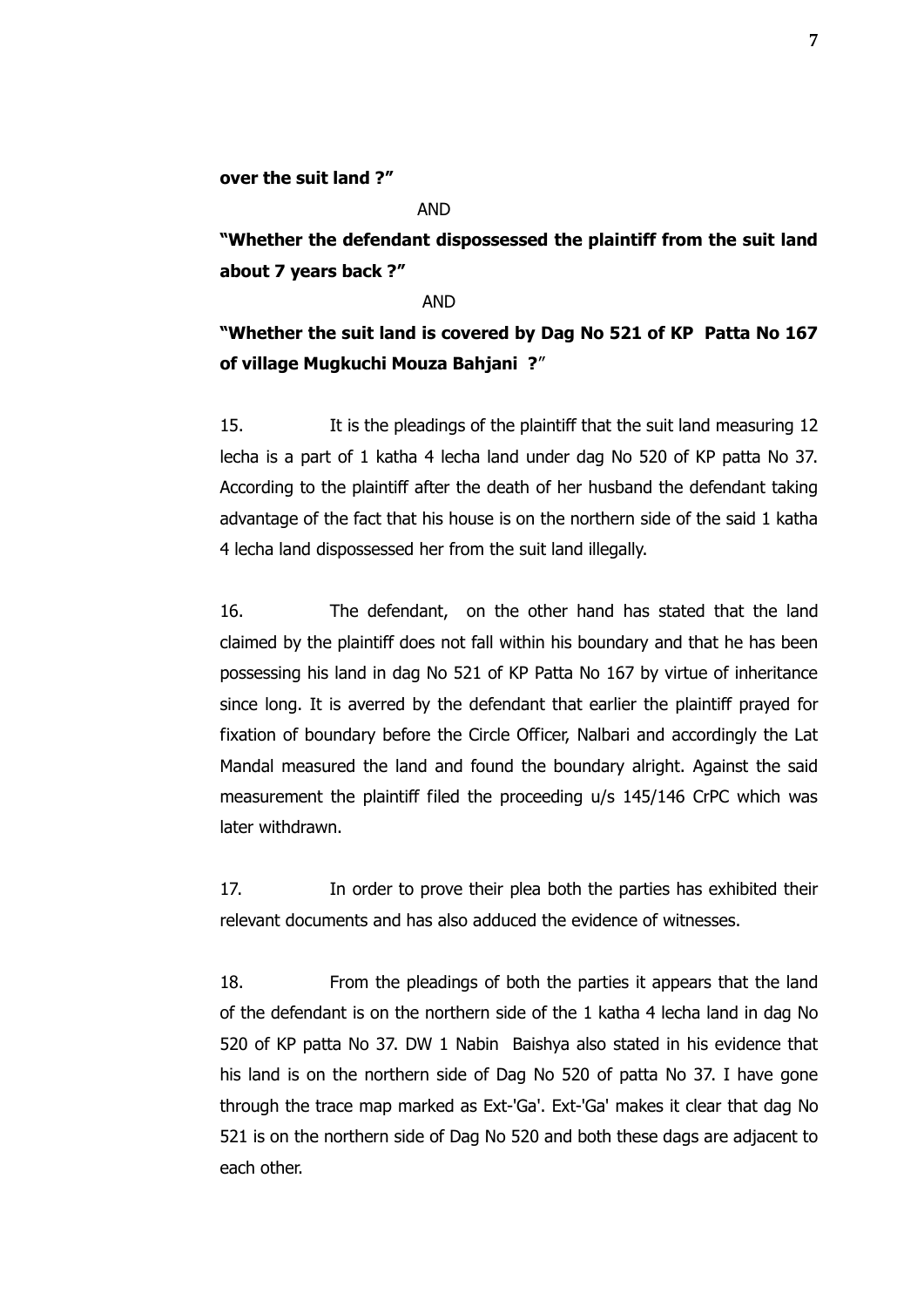19. Regarding the averment of the defendant that on the application of the plaintiff the mandal demarcated the land and found the boundary to be alright, PW 1 in her cross-examination denied the suggestion given to her. However, PW 1 stated that though mandal has done the measurement of the land, she did not sign on the report of the mandal and did not accept the report as he did not demarcate the land. PW 2 also stated that as the mandal could not demarcate the boundary the plaintiff did not sign on the report.

20. Now if we go through the evidence of lat mandal who is examined as PW 4 we find him stating that he knows the land in Dag No 520 of KP patta No 37. According to PW 4 also Dag No 520 and 521 are adjacent to each other. In his cross-examination PW 4 stated clearly that once he went to demarcate the suit land as per the application of the plaintiff but he could not demarcate the land.

21. The defendant has already stated in his written statement that the 12 lecha land claimed by the plaintiff falls in his land and in that respect during demarcation, the mandal found the land alright. But the defendant stated in his cross-examination as DW 1 that he does not know how much land is on the northern side of KP patta No 37, though he stated that his land is on the northern side of KP patta No 37 of dag No 520. If according to the defendant the mandal had done the demarcation, he should have known the area of his land which is situated on the northern side of the plaintiff's land. However, DW 1 has clearly stated in his cross-examination that he has no right title and interest over the 12 lecha land in dag no 520 of KP patta No 37. The Jamabandi and the land revenue receipt exhibited by DW 1 marked as Exhibit-Ka and Kha respectively shows that the defendant is the pattadar of KP patta No 167 and that he is paying land revenue in connection with the land in dag No 521 of KP patta No 167.

22. From the evidence of the PWs it appears that the demarcation of the boundary of the two dags i.e. dag No 520 and 521 could not be done by the lat mandal at that time. But one thing which is revealed from the pleadings and the evidence of PW 4 and DW 1 is that the land in dag No 520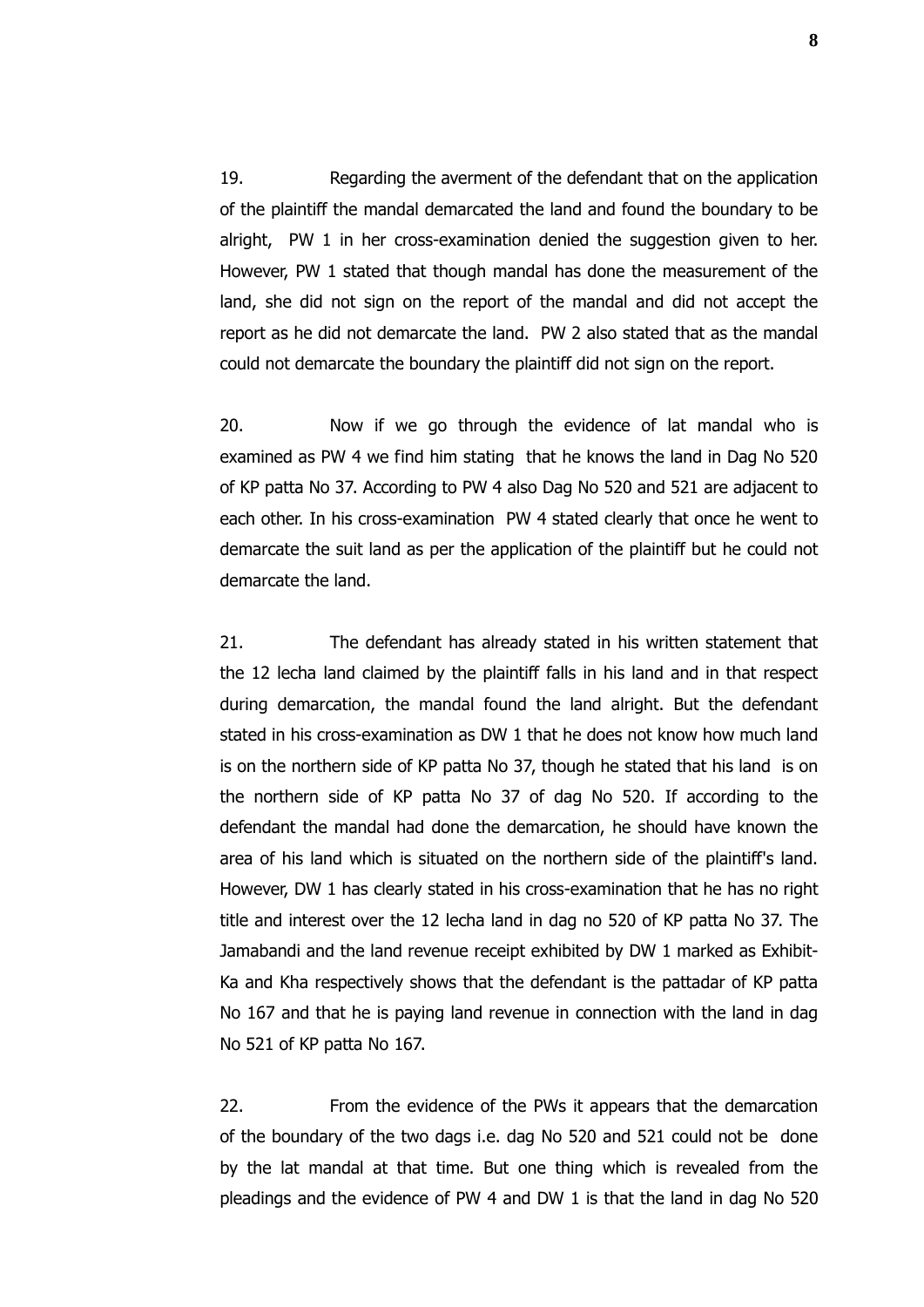of KP patta No 37 does not belong to the defendant. Whereas the defendant is the paddadar of the land in dag No 521 of KP patta No 167. Hence, there is no doubt that the land in dag No 520 of KP patta No 37 belongs to the plaintiff and the land in dag No 521 of KP patta No 167 belongs to the defendant.

23. At this point it is important to determine whether the suit land measuring 12 lecha falls in dag No 520 of KP patta No 37 or in dag No 521 of KP patta No 167. For determining this let us go through the evidence of the Circle Officer Smti. Baneshree Deka who was examined as CW 1. CW 1 stated in her examination in chief that she was issued a writ wherein she was asked to determine whether the suit land measuring 12 lecha falls in dag No 520 or 521. Accordingly she went to the spot accompanied by Kanango and lat mandal. It is stated by PW 1 that though their must be land measuring 4 katha 15 lecha in dag No 521, during measurement they found 8 lecha excess land than that. According to CW 1 this excess land of 8 lecha falls in dag No 520 which was in possession of the defendant Nabin Baishya. After verification and demarcation of the land CW 1 came to a conclusion that the 12 lecha land falls in dag No 520 of KP patta No 37. Out of the said 12 lecha land that falls in Dag No 520, the defendant is in possession of 8 lecha land and remaining 4 lecha land is already in possession and occupation of plaintiff. Hence, it appears plaintiff is entitled to get 8 lecha land from defendant in Northern boundary of suit land that belongs to his suit Dag 520 of KP patta 37 of village Mugkuchi.

24. The Ld. Munsiff No 1 has decided all these issues in favour of the plaintiff appellant. In view of the above discussion it appears that the defendant has dispossessed the plaintiff from the land measuring 8 lecha out of the suit land situated in dag No 520 of KP patta No 37 over which the plaintiff has right, title and interest. I find nothing to interfere with the decision of the Ld. Munsiff in these three issues. Situated thus, the above three issues are decided in favour of the plaintiff/ appellant.

25. Now let me take up the most vital issue in this suit i.e. Issue No (3) upon which the entire decision of the appeal rest. Issue No (3) is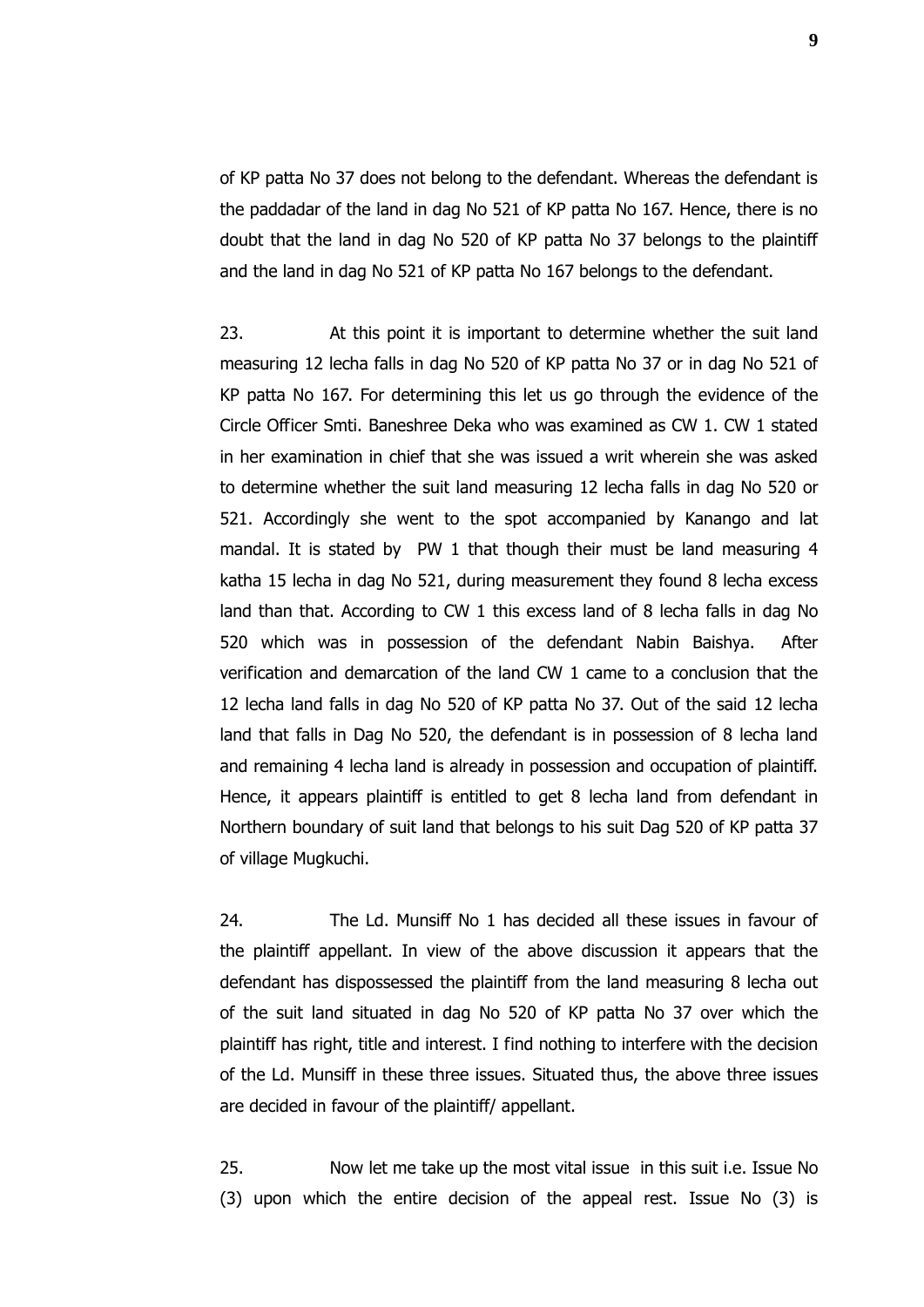contingent upon the question as to**, "whether the suit is barred by limitation."**

26. The then learned Munsiff No. 1, Nalbari has decided this issue in affirmative and in favour of the respondent defendant and has dismissed the entire suit of the plaintiff on the basis of this issue, inspite of the fact that all the other issues were decided in favour of the appellant /plaintiff.

27. While dealing with this issue, the learned Munsiff No 1, Nalbari, had taken recourse to Article 58 of the Limitation Act. According to the learned Munsiff No 1 as per Article 58 of the Limitation Act, the period of limitation for suit relating to declaration is 3 years and the limitation starts to run when the right of suit first accrues. The learned Munsiff No 1 held that from the evidence as well as pleading it is clear that the right to sue first accrued about 7 years ago when the defendant forcefully encroached the boundary by raising fencing and occupying the 12 lecha land belonging to the plaintiff in the northern boundary. The Learned Munsiff No 1 further held that while filing this suit the plaintiff did not mention about any successive act that gave rise to institute this suit and accordingly decided this issue in the affirmative by holding that the suit is barred by limitation.

28. The learned counsel for the respondent defendant in his course of argument has submitted that the learned Munsiff No 1 has rightly decided this issue as the suit is filed for declaration as the main relief. The learned counsel for the appellant, on the other hand, has submitted that Article 58 of the Limitation Act is not attracted here. According to the learned counsel as the plaintiff has claimed for consequential relief along with declaration the suit falls under Article 65 of the Limitation Act.

29. In support of this submission the learned counsel for the appellant plaintiff has relied upon a decision of the Hon'ble Supreme Court in **Ghewarchand and Others -Vs- Mahendra Singh and Others reported in (2019) 1 SCC (Civil) 64** wherein it is held that "Article 65, which provides a Limitation of 12 years for filing the suit, was applicable to the suit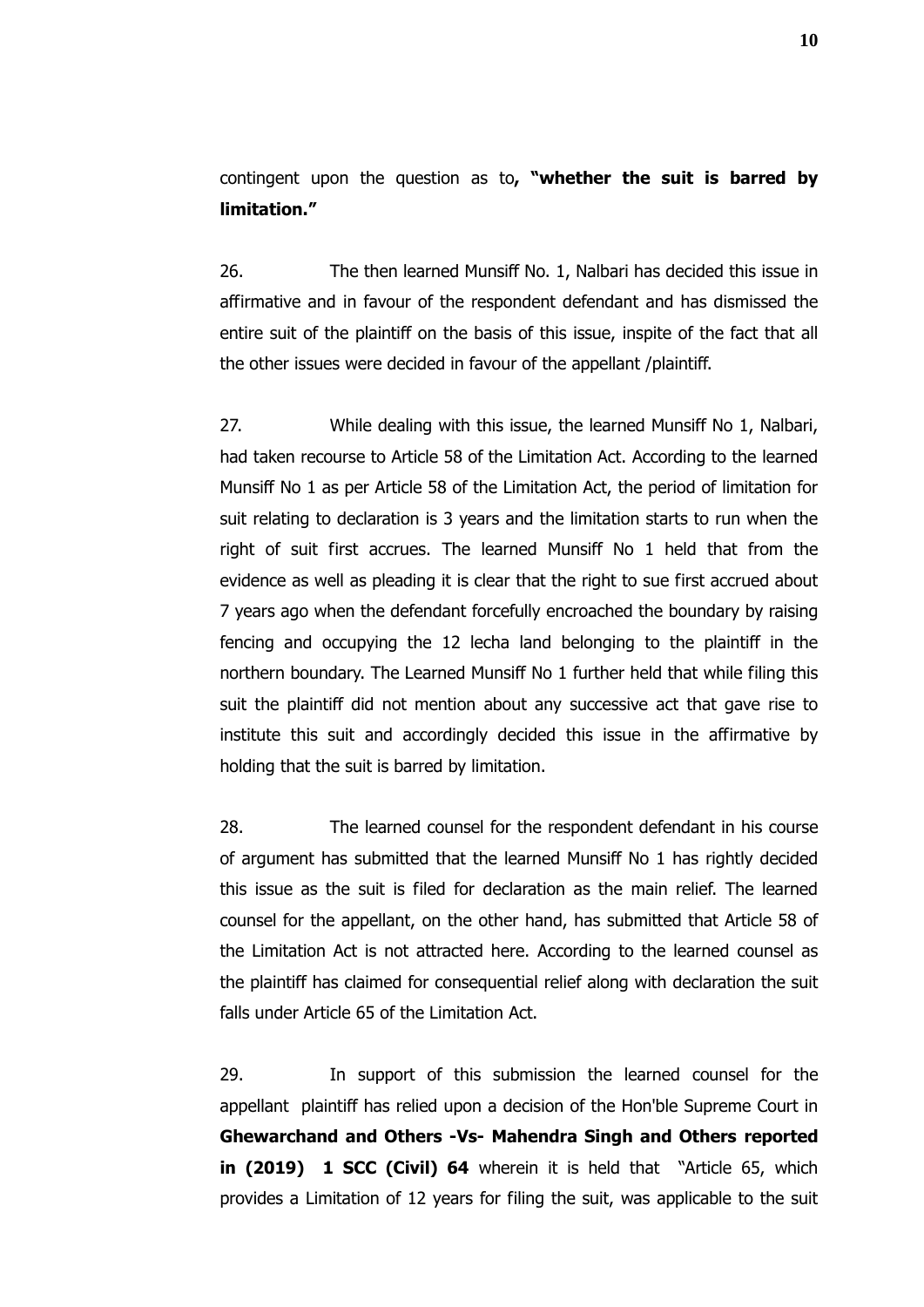and the same was to be counted from the date when the possession of the defendant became adverse to the plaintiff. "

30. At this point it is essential to refer to the relevant articles of the Limitation Act. Article 58 of the Act indicates that whenever a suit is filed for obtaining any other declarations not covered by the Articles, the period of limitation is three years and the period begins to run when the right to sue first accrues. Under Article 65 of the Act, it is mentioned that whenever a suit is filed for possession of immovable property or any interest therein based on title, the period of limitation for filing the suit is 12 years and the period begins to run when the possession of the defendants becomes adverse to the plaintiff. So, from Article 58 of the Act, it is clear that if it is a suit for declaration simpliciter without asking for any ancillary relief, the period of limitation is three years. According to Article 65 of the Act, whenever a suit for recovery of possession is filed basing on a title, the period of limitation is twelve years.

31. I would further like to elaborate my discussion by citing the case law, **Mohd. Yunus -Vs- Syed Unnissa reported in AIR 1961 SC 808.** In the said case the plaintiff filed a suit for declaration with the consequential relief of injunction against the defendants. Some of the defendants did not deny the title of the plaintiff. In those circumstances, the Supreme Court held as follows :

A suit for declaration with a consequential relief for injunction is not a suit for declaration simpliciter ; it is a suit for declaration with further relief. Whether the further relief claimed in a particular case as consequential upon a declaration is adequate must always depend upon the facts and circumstances of each case.

32. **In Pavan Kumar and another -Vs- K. Gopalakrishna and Others** also it was held that "Where a suit is filed on title but claiming declaration of title to the suit property with consequential relief of possession, Article 65 of the Limitation Act would apply and Article 58 would have no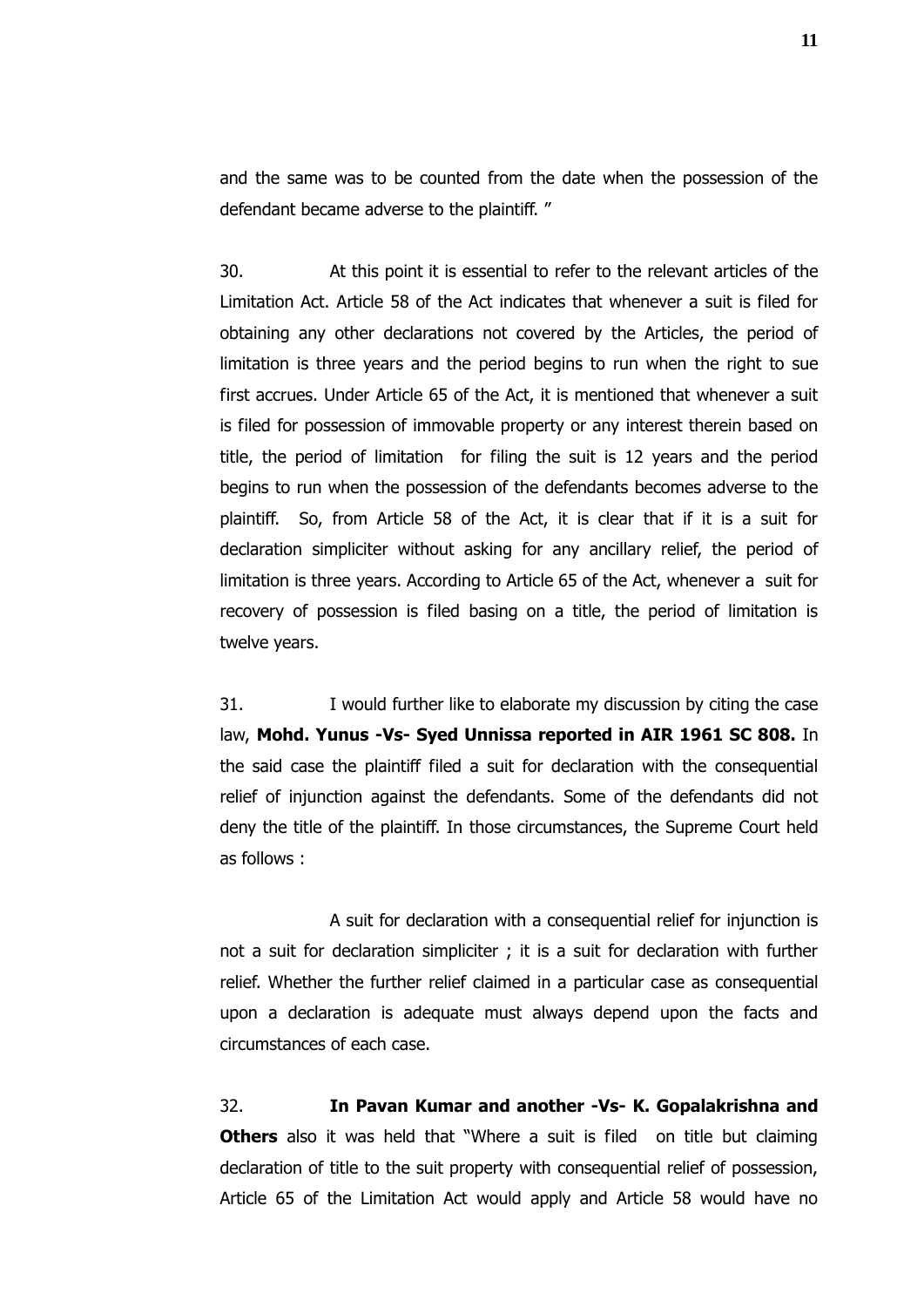application. Article 58 applies only to a case where declaration simpliciter is sought without consequential relief. As the suit for declaration of title and consequential rellief of possession was filed within 12 years from the date when the defendant dispossessed the plaintiff in execution of the decree, when the possession of the defendants became adverse to the plaintiff, cannot be held to be barred by limitation."

33. In our case also the plaintiff's suit is based on title and the consequential relief of possession was also sought for. The plaintiff has established before learned Munsiff No 1, Nalbari that the suit land originally belong to her father-in-law, Bhabesh Baishya, and after his death the suit land devolved upon his son Gopal Baishya and Gopi Baishya. On the death of Gopal Baishya, who is the husband of the plaintiff, his share devolved upon the plaintiff. According to the plaintiff after the death of her husband the defendant encroached 12 lechas of land. It is revealed from the evidence of the PWs that the husband of the plaintiff expired about 6/7 years back from the date of dispossession. In such a case the suit is governed by Article 65 of the Act as it is filed within 12 years of the dispossession.

34. If the contention of the defendant that Article 58 applies to the suit for possession based on title where declaration of title is also sought is accepted, it would amount to ignoring the relief for recovery of possession and application of Article 65 to a suit for possession and taking away the right of the plaintiff to prove that the suit is within 12 years from the date of dispossession. Therefore, when such an interpretation is given to the Article 58 and 65 of the Limitation Act and when the suit is filed for declaration of title to the suit property with consequential relief of possession, in my humble view Article 65 of the Limitation Act, would apply and not Article 58 of the Limitation Act. In the light of the foregoing discussion I hold that the suit is filed within time and under the present set of circumstances Article 58 of the Act is not applicable to the suit and only Article 65 of the Act is applicable and thus the suit is not bared by limitation.

Accordingly this issue is decided in the negative and in favour of the appellant/ plaintiff. The decision of the Learned Munsiff No 1 is hereby